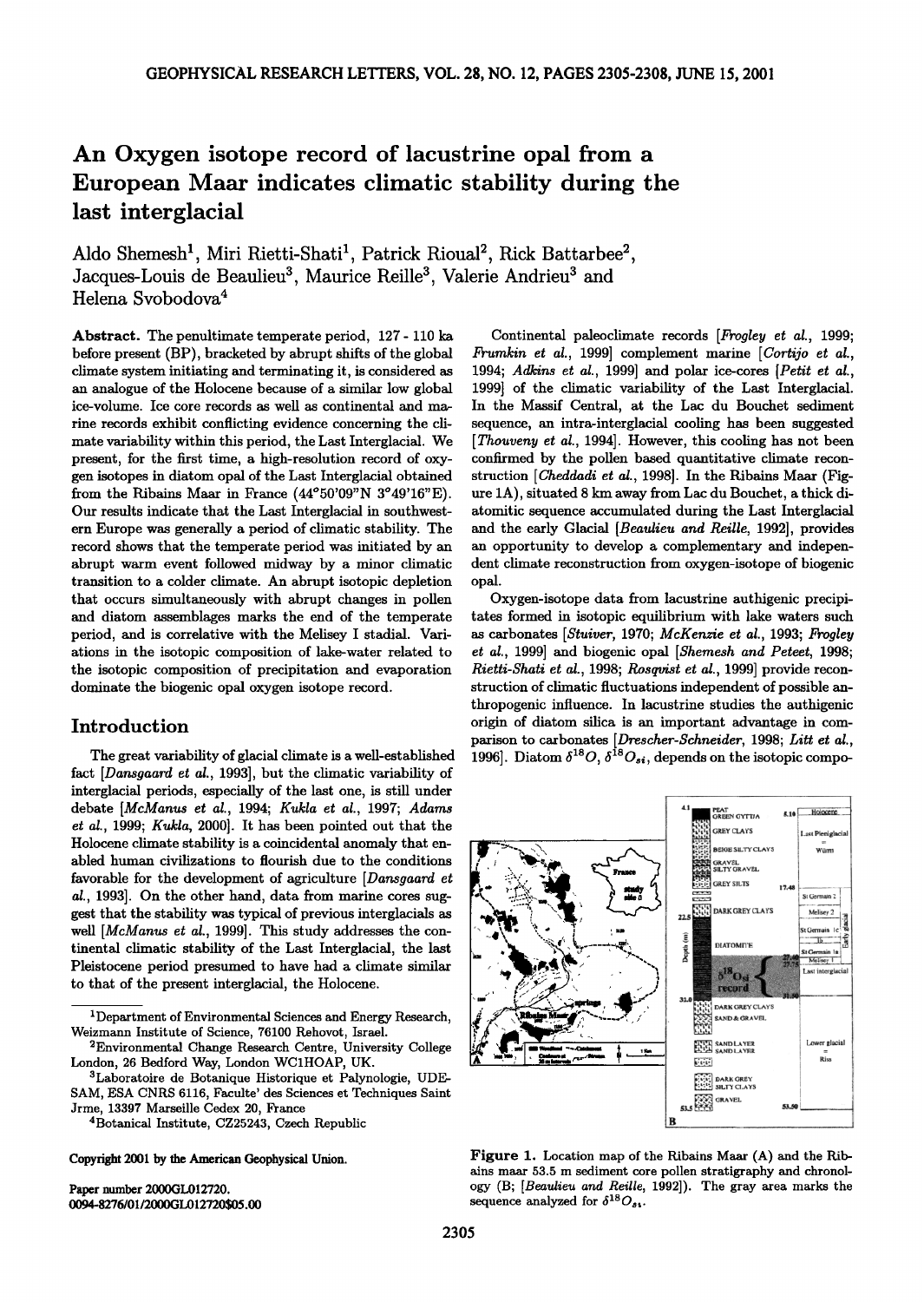

**Figure 2. A.** The oxygen isotope ratio record of biogenic opal ( $\delta^{18}O_{si}$ ) obtained from the Ribains sequence of the Last Interglacial, Melisey I stadial and initiation of St Germain Ia interstadial; B the arboreal vs. non-arboreal (AP/(NAP+AP)) and Poaceae pollen counts of the Last Interglacial section, Melisey I stadial and part of St Germain Ia interstadial; C diatom counts of the termination of the Last Interglacial and initiation of the Melisey I stadial.

sition of the water  $(\delta^{18}O_w)$  from which it was secreted and on ambient temperature  $(-0.5^{\circ}/_{00} {}^{\circ}C^{-1})$  [Juillet-Leclerc and Labeyrie, 1987; Shemesh et al., 1992] and has been shown to retain its isotopic signal in the ocean on timescales of at least 430 ka [Shemesh et al., 1995]. The  $(\delta^{18}O_w$  of a lake depends on the  $(\delta^{18}O_w$  of the influx, the hydrological setting (mainly the precipitation to evaporation ratio,  $P/E$ ) and the local climate. Changes in the  $\delta^{18}O$  of the local precipitation replenishing a lake occur due to variations of ambient surface temperatures or modifications in atmospheric circulation. Such modifications may either shift the moisture-source area or change the vapor transport efficiency. The present dependence of  $\delta^{18}O$  on precipitation at mid-latitudes on surface temperatures is  $0.58^\circ/\overline{00}$  °C<sup>-1</sup> [Rozanski et al., 1993]. A similar slope was suggested in Europe for the Last Glacial (35-30 ka BP [Rozanski, 1985; Beyerle et al., 1998]) but for older periods the slope is unknown.

# **Methods**

#### Analytical

In 1988, a 54-m core was taken at the Ribains Maar (Figure 1A) situated 1080 m above sea level. The Ribains paleolake has probably been fed by groundwater seepage from an intra-basaltic aquifer [Rioual et al., 1998]. On the basis of the pollen study a chronology was proposed for the lithostratigraphical unit [Beaulieu and Reille, 1992] spanning from about 230 ka BP [Petit et al., 1999] to present. It was the first high-altitude paleolake in France in which evidence of the Last Interglacial was found [Beaulieu and Reille, 1992]. Between 32 and 22.5 m depth, a diatomite sequence rich in organic matter suggests an undisturbed and homogeneous infilling during the Last Interglacial and Early

Glacial (Figure 1B). This diatomite sequence was studied at high resolution for  $\delta^{18}O_{si}$ , pollen and diatom assemblages.

71 diatom samples were obtained from the interval 31.67 to 27.35 meters at a resolution of 5 cm. The gap of 20 cm (between 28.35 and 28.15 m) is the result of the coring technique and does not represent a discontinuity is the sequence. The samples were physically cleaned by sieving and differential settling in sodium polytungstate solutions to extract pure diatom frustules from the sediment. The frustules in the size fraction <20  $\mu$ m were treated with a mixture of concentrated HNO<sub>3</sub>/HClO<sub>4</sub> to remove organic matter [Shemesh et al., 1995]. Then the samples underwent partial isotopic exchange under controlled conditions [Juillet Leclerc and Labeyrie, 1987], were recrystallized and subsequently fluorinated to extract the oxygen. The oxygen was converted to  $CO<sub>2</sub>$  which was then analyzed for its isotopic composition by an upgraded MAT-250 mass-spectrometer. The results were calibrated versus NBS-28 quartz international standard and are reported in the  $\delta$  notation relative to V-SMOW. The long-term reproducibility is  $0.14^{\circ}/_{00}$ .

Diatom and pollen counts were performed at a higher resolution as described in Rioual [1998] and Reille et al. [2000], respectively.

### **Stratigraphy**

In Europe, four French sites present rare continuous sedimentary records from the present to at least the penultimate Glacial. This continuity, showing a succession of welldefined and correlative pollen zones, allows an unequivocal identification of the Last Interglacial interval [Cheddadi et al., 1998]. In the pollen sequences, the expansion and regression of forest taxa, respectively, mark the initiation and termination of interglacials. Due to the lack of absolute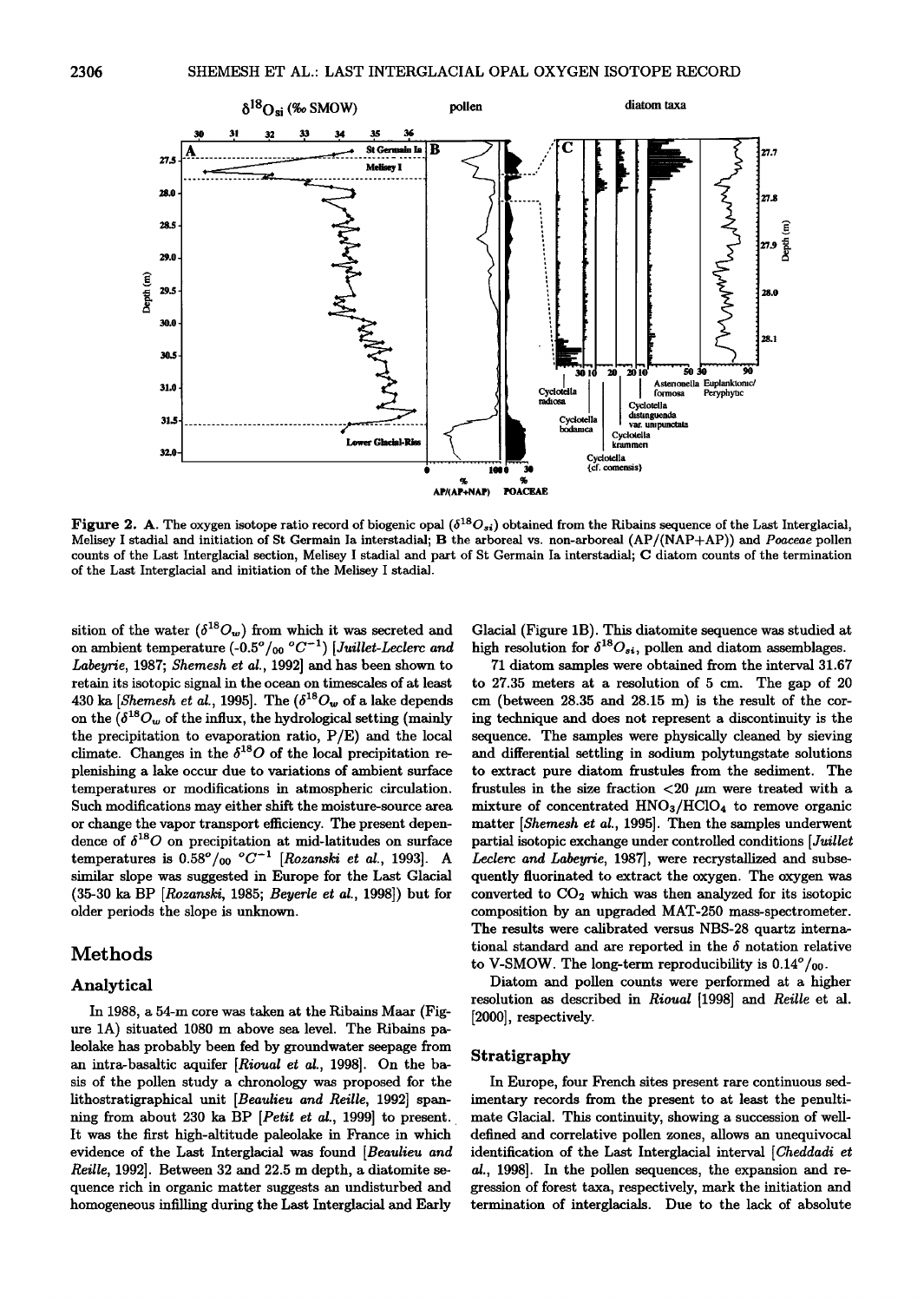**dating, the age and duration of the Last Interglacial are estimated on the basis of correlation with the marine isotope stages (MIS) in the deep-sea cores. Here we follow the recent correlation that the Melisey I stadial, the cold event that followed the Last Interglacial, corresponds to the C24 cold event in the North Atlantic cores, dated 106 ka BP**  [Kukla et al., 1997; Sanchez-Goni et al., 1999]. Thus it ap**pears that the Continental Last Interglacial corresponds to the entire MIS 5e and to the lower part of MIS 5d, 137 to 110 ka BP. In the local pollen Biozones [Reille et al., 2000] terminology our Lower glacial (Riss) corresponds to "Costaros glacial", the Last Interglacial corresponds to "Ribains interglacial", Melisey I corresponds to "St. Nicolas Stadial" and St Germain I corresponds to "St Geneys 1".** 

## **Results and Discussion**

**In southeast Europe high relative abundance of Poaceae and the low ratios of arboreal to non-arboreal pollen (AP/ (NAP+AP); Figure 2B) characterize the vegetation of cold periods. Our data show an abrupt decrease in Poaceae counts and a sharp increase in the AP/(NAP+AP) at about 31.50 m, marking the transition between the Lower Glacial (Riss stage) and the Last Interglacial. The same pollen pattern is observed in two other levels. The first and the most pronounced is at 27.75 m and corresponds to the onset of the Melisey I stadial. The second is indicated by a slight increase in counts in the middle of the Interglacial, at 29.90 m.** 

**Diatom species counts were performed at the highest resolution (5 mm) between 28.15 and 27.67 m. (Figure 2C). The rise in the diatom species Asterionella Formosa at 27.75 m is simultaneous with the abrupt increase in Poaceae counts and the abrupt decrease in AP/(NAP+AP). Between 27.75 and 27.65 m the euplanktonic to periphytic diatoms ratio is constant and Cyclotella species are abundant.** 

**NAP counts in another French sediment sequence, La Grande Pile core, are anti-correlated [Kukla et al., 1997] with variations of sea-surface temperature (SST) in the eastern North Atlantic [McManus et al., 1994]. Similarly, in the Ribains sequence the decrease in Poaceae and increase in AP/(NAP+AP) at 31.50 and 27.4 m mark the initiation of the temperate periods, i.e., the Last Interglacial and the St Germain Ia interstadial. The line of demarcation between the Last Interglacial and the Melisey I stadial is at 27.75 m, where it Poaceae counts increase and AP/(NAP+AP) drops. The simultaneous abrupt rise in Asterionella Formosa, a species favored by late spring overturn [Maberly et al., 1994] resulting from a longer period of ice-cover, indicates the establishment of a considerably colder climate. The constant euplanktonic to peryphytic diatoms ratio and the abundance of Cyclotella, a species that is present in a lake only when lake-level is sufficiently high to allow for summer stratification to take place, indicate that no major changes in lake level [Wolin and Duthie, 1999] occurred during this abrupt climatic transition.** 

The  $\delta^{18}O_{si}$  curve covers the depth interval of 31.7 to **27.35 m (Figure 2A). At the termination of the Riss Glacial,**  31.7 - 31.55 m, the curve has a value of  $34^\circ/\mathfrak{g}_0$ . Consequently, within 15 cm the  $\delta^{18}O_{ss}$  becomes abruptly enriched by  $2^{\circ}/_{00}$ , after which the value drops again to  $35^{\circ}/_{00}$  at 31.3 **m. Thereupon, up to 30.0 m the record has a low variability**  with an average  $\delta^{18}O_{si}$  of  $35.2\pm0.4^{\circ}/_{00}$ . At the end of this

stable stage occurs a  $1^{\circ}/_{00}$  shift to a second stable stage, characterized by an average of  $34.3\pm0.3^{\circ}/_{00}$ , which persists **until 27.95 m. This second stable part of the record is terminated by an abrupt isotopic shift to a value of 30.2ø/oo within 30 cm at the Melisey I stadial. The two uppermost**   $\delta^{18}O_{s_1}$  samples at the onset of the St Germain I interstadial, 27.4 - 27.35 m, have enriched  $\delta^{18}O_{s}$ , values of about **34 ø/00, similar to the values of the younger stable period of the Last Interglacial (30.0- 27.95 m). The transition from the temperate climate of the Last Interglacial to the Melisey I stadial occurred within 900 - 1900 years, following the hypotheses that the Last Interglacial lasted 11 or 23 ka on the continents [Frogley et al., 1999; Sanchez-Goni et al., 1999; Kukla et al., 1997] and assuming a constant sedimentation**  rate in the lake. The Ribains  $\delta^{18}O_{st}$  curve has a similar fig**uration as the planktonic oxygen isotopic curve of the Last Interglacial from a marine core MD95-2042 in the southwestern margin of the Iberian Peninsula [Sanchez-Goni et**  al., 1999], but we note that on the  $\delta^{18}O$  scale the trends of **change are anti-correlated.** 

The diatom  $\delta^{18}O_{s_1}$  record shows that overall the Last **Interglacial in southwestern Europe was a period of climatic**  stability. It begins with a  $2^o/_{00}$  enrichment at the Riss-**Interglacial boundary and within the temperate period, two climatic regimes are evident, dividing the Last Interglacial into two phases almost equal in duration. The first is the**   $\delta^{18}O_{si}$  enriched phase at the initiation of the Last Interglacial and the second is  $1^{\circ}/_{00}$  depleted. The  $2^{\circ}/_{00}$  enrichment at the base of the Ribains  $\delta^{18}O_{st}$  record may be ex**plained by a regional warming that caused a decrease in P/E of the lake and/or that enriched the local precipita**tion  $\delta^{18}O$ . A short warm event at the initiation of the Last **Interglacial appears in two other European pollen records, Saint Front and Le Boucher [Cheddadi et al., 1998] and is**  consistent with the  $\delta^{18}O_{s_1}$  enrichment. This implies that **the combined effect of P/E and precipitation change overwhelm the temperature dependency of the biogenic silica. This warm event is followed by a relatively long period of stable climatic conditions. The mid-Interglacial I depletion**  in  $\delta^{18}O_{s_1}$  at about 30 m is in accordance with the estab**lishment of a moderately colder climate indicated by the contemporaneous decrease in the AP/(NAP+AP) ratio and increase in Poaceae (Figure 2B). It is also in agreement with the colder and dryer climate suggested by pollen records in continental and marine sites [Sanchez-Goni et al., 1999].** 

The  $4^o/_{00}$  depletion in the Ribains  $\delta^{18}O_{si}$  record during **Melisey I event can be caused by a substantial increase in**  the P/E ratio or a large depletion in the  $\delta^{18}O$  of groundwa**ter through the cooling effect on precipitation. The diatom assemblages during Melisey I suggest constant lake level and extended periods of ice cover, which can reduce evaporation and generate high P/E ratios for this period. The Ribains 4ø/oo depletion is also simultaneous with an abrupt drop in North Atlantic SST [Sanchez-Goni et al., 1999]. An increase in the temperature difference between the moisture source and the site leads to a decrease in the proportion of the orig**inal moisture arriving and consequently reduces the  $\delta^{18}O$  of **precipitation.** 

**The comparison of our record to other studies indicating climatic stability during the Last Interglacial [McManus et al., 1994] depends on whether the period termed the Last Interglacial in these studies covers the same time interval as our study. It is possible that only the older stage of the**